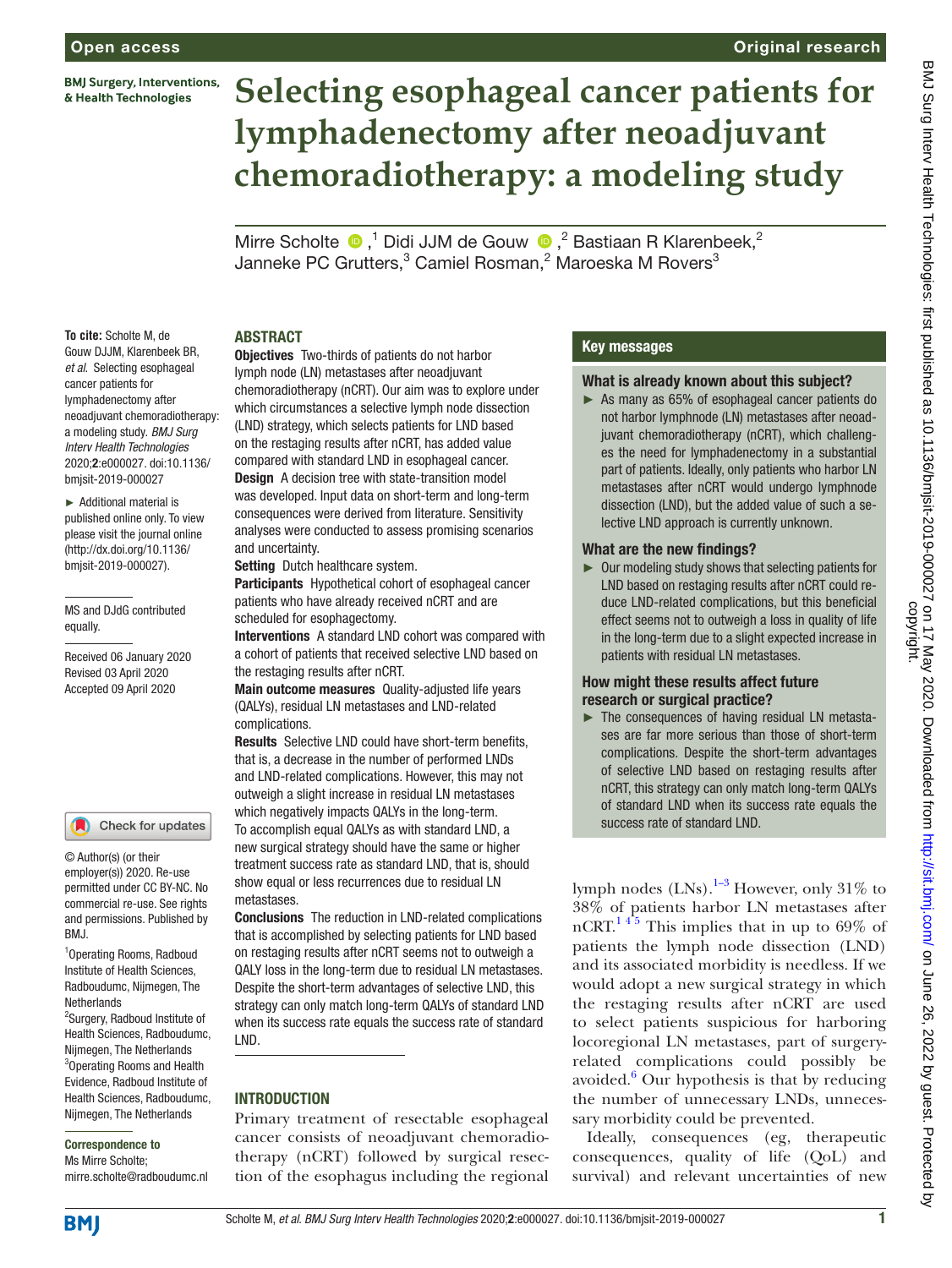#### Open access

surgical strategies should be evaluated in an early stage of development, for example, in the pre- IDEAL stage (framework that describes the stages of innovation in surgery: Idea, Development, Exploration, Assessment, Long-term study). In that way, research and development of new surgical strategies can be steered in a way that they add most value to patients, healthcare and society. Therefore, we have previously conducted an expert case vignette survey in which we collected opinions from esophageal surgeons worldwide (n=89) via case presentations.<sup>6</sup> In this paper, we describe the results of a modeling study based on scientific literature and the results of the expert case vignette survey, in which we compare standard LND practice with a hypothetical new selective LND strategy in which the restaging results after nCRT are used to select patients for LND. The model analyses the short-term and long-term consequences of both strategies and explores promising scenarios.

# Materials and methods Model development

We developed a model to evaluate complications, QoL and survival associated with standard LND for the diagnosis and treatment of LN metastases in patients with resectable distal esophageal cancer, and compared this to a hypothetical new strategy in which the restaging results after nCRT are used to select patients for LND. We assumed patients were 60 years old, the mean age at which esophageal cancer is diagnosed.<sup>1</sup> Furthermore, we assumed all patients had already received nCRT, had no distant metastases and were eligible for both strategies. The model consisted of a decision tree to model the primary treatment, and a state-transition model for the long-term follow-up of patients (figures [1 and 2](#page-1-0)). Based on clinical guidelines and expert interviews, the model was designed to resemble the clinical situation. The model was validated in accordance with the AdViSHE

checklist (Assessment of the Validation Status of Health-Economic decision models), by means of consulting clinical experts, cross-validation with relevant literature, and extreme value and subunit testing.<sup>7</sup> Consequences of the hypothetical new test strategy were based on a worldwide case vignette study among esophageal surgeons[.6](#page-7-0)

#### Decision tree

For each strategy, patients could either have locoregional LN metastases or no locoregional LN metastases after nCRT. In the standard LND strategy, all patients received routine esophagectomy with  $LND<sup>1</sup>$  In the selective LND strategy, patients were selected for LND based on the restaging results after nCRT. Patients with low suspicion of LN metastases received esophagectomy without LND, while patients with high suspicion of LN metastases received esophagectomy with LND. As a result, four groups of patients can be distinguished: first, patients with low suspicion of LN metastases, in whom LN metastases were not present. Those patients benefited from the esophagectomy only. Second, patients with low suspicion of LN metastases, in whom LN metastases turned out to be present. Those patients were falsely treated with esophagectomy only and have residual LN metastases as a result. Third, patients with high suspicion of LN metastases, in whom LN metastases were indeed present. Those patients were successfully treated with esophagectomy and LND. Last, patients with high suspicion of LN metastases, in whom LN metastases were not present. Those patients received unnecessary LND. Furthermore, we assumed that in patients selected for LND who harbor LN metastases, these were always included in the LND.

In our model, we included complications that could potentially be avoided if LND is omitted. International experts of a previous case vignette survey determined that the number of pneumonias, chyle leakages and recurrent laryngeal nerve pareses would decrease when LND would be omitted.<sup>[6](#page-7-0)</sup>



<span id="page-1-0"></span>Figure 1 Decision tree of diagnosis and initial treatment. In the standard LND strategy, patients with esophageal cancer receive esophagectomy with LND regardless of their LN status. In the selective LND strategy, the restaging results after nCRT determine what treatment is given. In case of high suspicion for LNM, the patient receives esophagectomy with LND, while in case low suspicion for LN metastases, the patient receives esophagectomy. Each terminal node (triangle) is followed by the complications decision tree displayed in the blue box. LN, lymph node; LND, lymph node dissection; LNM, lymph node metastases; nCRT, neoadjuvant chemoradiotherapy.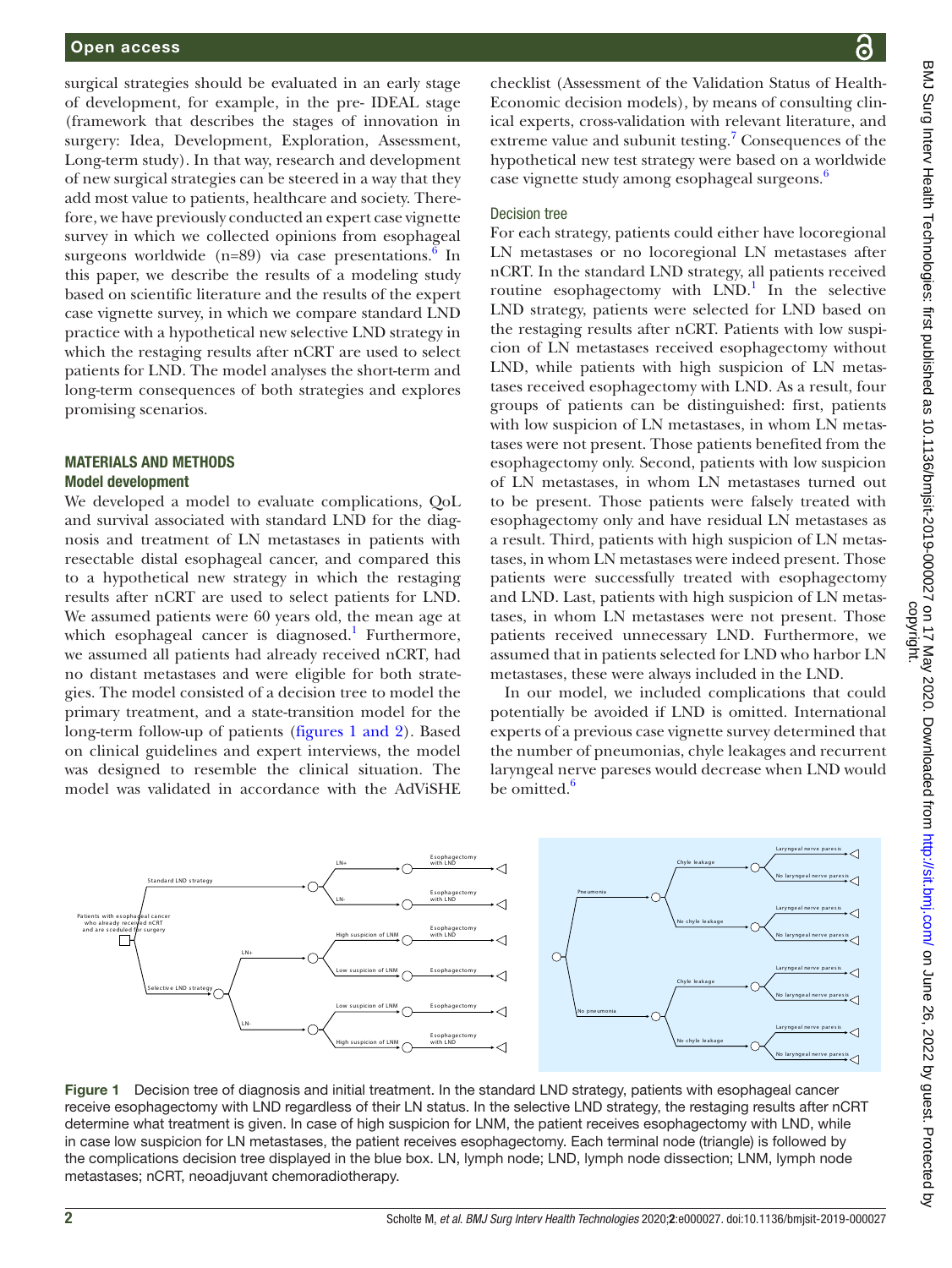

Figure 2 State-transition model of long-term follow-up. After initial treatment patients could have had no lymph node metastases and transit to the 'no LN metastases' health state. Patients with lymph node metastases could be successfully treated for their LN metastases and transit to the 'LN metastases removed by LND' health state. Patients who received no or unsuccessful treatment for their LN metastases transited to the 'residual LN metastases' health state. Patients could transit to the 'palliative care' health state in case recurrent disease was detected and from 'palliative care' to 'death'. Patients could die in every state due to non-cancer-related causes, this is not displayed. LN, lymph node; LND, lymph node dissection.

State-transition model

To simulate the long-term follow-up of patients after treatment, the decision tree was followed by a statetransition model with lifetime horizon. The health states in this model were 'no LN metastases', 'LN metastases removed by LND', 'residual LN metastases', 'palliative care', and 'death'. After the decision tree, we assumed patients without LN metastases transit to the 'no LN metastases' state with a relatively low chance of extra-regional progression.<sup>[8](#page-7-2)</sup> Patients with LN metastases could be successfully treated for their metastases and transit to the 'LN metastases removed by LND' with the possibility of extraregional progression.<sup>[9](#page-7-3)</sup> In case restaging results falsely indicated low suspicion of LN metastases, LND was falsely omitted. Therefore, these patients transit to the 'residual LN metastases' state. We assumed these patients would receive palliative care after 6 months.

Based on biannual follow-up, a cycle time of 6 months was chosen with a lifelong time horizon. A discount rate was applied to effects, to adjust future effects to present values. A discount rate of 1.5% was applied to quality-adjusted life years (QALYs), according to Dutch guidelines.[10](#page-7-4)

# Transition probabilities

Transition probabilities were derived from literature or expert opinion ([table](#page-3-0) 1). A probability of 31% to have N+disease after nCRT was used, based on van Hagen *et al*. [1](#page-6-0) The percentage of LNDs in which all LN metastases are successfully removed is unknown and may vary per surgeon. We therefore assumed a 94% probability of treatment success for LND (ie, 6% of patients with residual LN metastases), which was based on the number of early locoregional recurrences after surgery with LND in van Hagen et al.<sup>[1](#page-6-0)</sup> Frequencies of LND-related complications were derived from the Dutch Upper Gastrointestinal Cancer Audit database.<sup>11</sup> Sixty-four per cent of patients had either pulmonary complications, chyle leakage or recurrent laryngeal nerve paresis, or a combination of complications (online [supplementary figure 1](https://dx.doi.org/10.1136/bmjsit-2019-000027)). The other 36% of patients had no complications or complications that would not be influenced by LND.

In the case vignette study among esophageal surgeons, experts were asked to determine the minimally required diagnostic accuracy of a new diagnostic test to omit LND, and this resulted in a median sensitivity of 92% and specificity of  $90\%$ .<sup>6</sup> We used these values for accuracy of the restaging results after nCRT in our model. Currently, LND is never omitted in clinical practice, therefore the percentage of complications that could be avoided when LND is omitted is unknown. In the case vignette survey, experts expected a 31% decrease in pneumonia, 72% decrease in chyle leakage, and a 57% decrease in laryngeal nerve paresis when LND is omitted (online [supple](https://dx.doi.org/10.1136/bmjsit-2019-000027)mentary figure  $1$ ).<sup>6</sup>

#### Outcome measures

Effectiveness was measured through QALYs, which is a combination of QoL (utility) and survival [\(table](#page-4-0) 2). A utility reflects QoL on a 0 to 1 scale, with 0 representing death and 1 representing full health. Utility scores were obtained from a cross-sectional study in esophageal cancer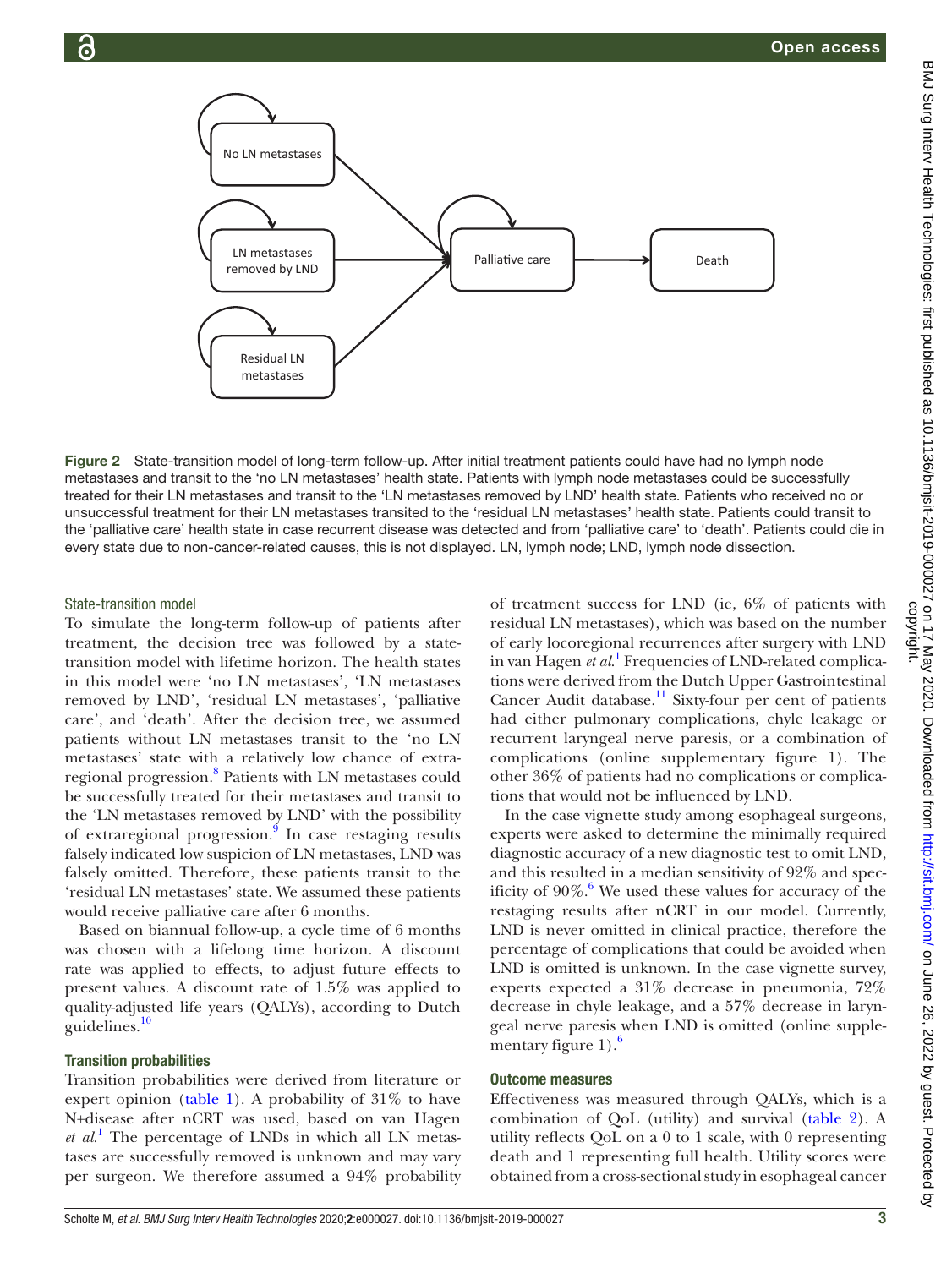Chance c is present

<span id="page-3-0"></span>

| Open access                                                    |                                          |                              |
|----------------------------------------------------------------|------------------------------------------|------------------------------|
| <b>Table 1</b><br><b>Transition probabilities</b>              |                                          |                              |
| <b>Parameter</b>                                               | Probability*                             | <b>Source</b>                |
| <b>Decision tree</b>                                           |                                          |                              |
| N0 after nCRT                                                  | $0.689$ ( $\alpha$ =111; $\beta$ =50)    | van Hagen et al <sup>1</sup> |
| Treatment success rate standard LND                            | 0.938 ( $\alpha$ =167; $\beta$ =11)      | van Hagen et al <sup>1</sup> |
| Treatment success rate of selective LND                        | 0.92                                     | de Gouw et al <sup>6</sup>   |
| Unnecessary LND rate of selective LND                          | 0.10                                     | de Gouw et al <sup>6</sup>   |
| Chance of pneumonia                                            | $0.523$ ( $\alpha$ =1120; $\beta$ =1023) | DUCA database <sup>11</sup>  |
| Chance of chyle leakage                                        | $0.150$ ( $\alpha$ =153; $\beta$ =870)   | DUCA database <sup>11</sup>  |
| Chance of laryngeal nerve paresis                              | 0.123 ( $\alpha$ =99; $\beta$ =708)      | DUCA database <sup>11</sup>  |
| Chance of chyle leakage when pneumonia is present              | $0.099$ ( $\alpha$ =111; $\beta$ =1009)  | DUCA database <sup>11</sup>  |
| Chance of laryngeal nerve paresis when pneumonia is<br>present | 0.067 ( $\alpha$ =65; $\beta$ =899)      | DUCA database <sup>11</sup>  |
| Chance of laryngeal nerve paresis when chyle leakage           | 0.049 ( $\alpha$ =7; $\beta$ =135)       | DUCA database <sup>11</sup>  |

| <b>IS DIGSCIIL</b>                                                                                                   |                                                            |                                      |
|----------------------------------------------------------------------------------------------------------------------|------------------------------------------------------------|--------------------------------------|
| Chance of laryngeal nerve paresis when pneumonia and 0.119 ( $\alpha$ =12; $\beta$ =89)<br>chyle leakage are present |                                                            | DUCA database <sup>11</sup>          |
| Relative risk of pneumonia without LND                                                                               | $0.689$ (IQR $0.457-1$ ) <sup>+</sup>                      | de Gouw et al <sup>6</sup>           |
| Relative risk of chyle leakage without LND                                                                           | 0.276 (IQR 0.065-0.526) <sup>+</sup>                       | de Gouw et al <sup>6</sup>           |
| Relative risk of laryngeal nerve paresis without LND                                                                 | $0.431$ (IQR $0.154-1$ ) <sup>+</sup>                      | de Gouw et al <sup>6</sup>           |
| Remaining OR time without LND                                                                                        | 0.800 (IQR 0.667-0.833) <sup>+</sup>                       | de Gouw et al <sup>6</sup>           |
| <b>State-transition model</b>                                                                                        |                                                            |                                      |
| Chance of recurrence in patients with N0 after nCRT                                                                  | 0.475 ( $\alpha$ =28; $\beta$ =31) over 7 years ‡          | Shapiro et al <sup>8</sup>           |
| Chance of recurrence in patients with N1 after nCRT                                                                  | 0.690 ( $\alpha$ =80; $\beta$ =36) over 7 years $\ddagger$ | Shapiro et al <sup>8</sup>           |
| Chance of palliative care in patients with residual LN<br>metastases                                                 | 1.00                                                       | Assumption                           |
| Standard death rate                                                                                                  | Age dependent mortality rates                              | Statistics Netherlands <sup>18</sup> |
| Cancer related death ('palliative treatment' to 'death')                                                             | 0.930 ( $\alpha$ =159; $\beta$ =12) over 2 years ‡         | Parry et al <sup>19</sup>            |

\*β-distributions were assigned to the parameters for use in the probabilistic sensitivity analysis. The characteristics of the β-distribution are presented between brackets, as an α and β value (where α represents the number of events in a sample and β the number of non-events). †Data was sampled from the original study data.

‡Probabilities were converted to bi-annual probabilities using the formulas: *r=- log (1-p*) and p=1 - e(-rt). [20](#page-7-8)

DUCA, Dutch Upper Gastrointestinal Cancer Audit; LN, lymph node; LND, lymphnode dissection; N0, no lymph node metastases; N1, presence of lymph node metastases; nCRT, neoadjuvant chemotherapy; OR, operatingroom.

patients which measured EuroQol-5D utilities during surveillance, progressive disease and palliative care.<sup>12</sup> Utility scores for the first 6 months after surgery were calculated from a multicenter randomized controlled trial that investigated open versus minimally invasive esophagectomy.<sup>13</sup> We calculated the utility for having no or LND-unrelated complications and disutilities for developing a pneumonia, chyle leakage or recurrent laryngeal nerve paresis. We assumed that the disutility for developing a complication would influence QoL in the first 6 months. ShortForm-36 values from Biere *et al* were converted to EuroQol-5D utilities by the algorithm of Ara *et al*. [13 14](#page-7-10)

# Analysis

A hypothetical cohort of patients was sent through the model to evaluate short-term and long-term consequences.

Short-term consequences of both strategies included percentages of patients that received LND, number of complications and the percentage of early locoregional recurrences. Long-term consequences included QALYs and survival.

# Threshold analyses

We assumed that using the restaging results after nCRT to select patients for LND would result in 92% treatment success, that is, no recurrence due to residual LN metastases, and in 10% unnecessary LNDs, that is, LND performed while no LN metastases were present, based on the expert case vignette survey. However, using the restaging results could potentially have different results. We determined which combinations of treatment success and unnecessary LNDs resulted in equal QoL (ie, QALYs) for both strategies.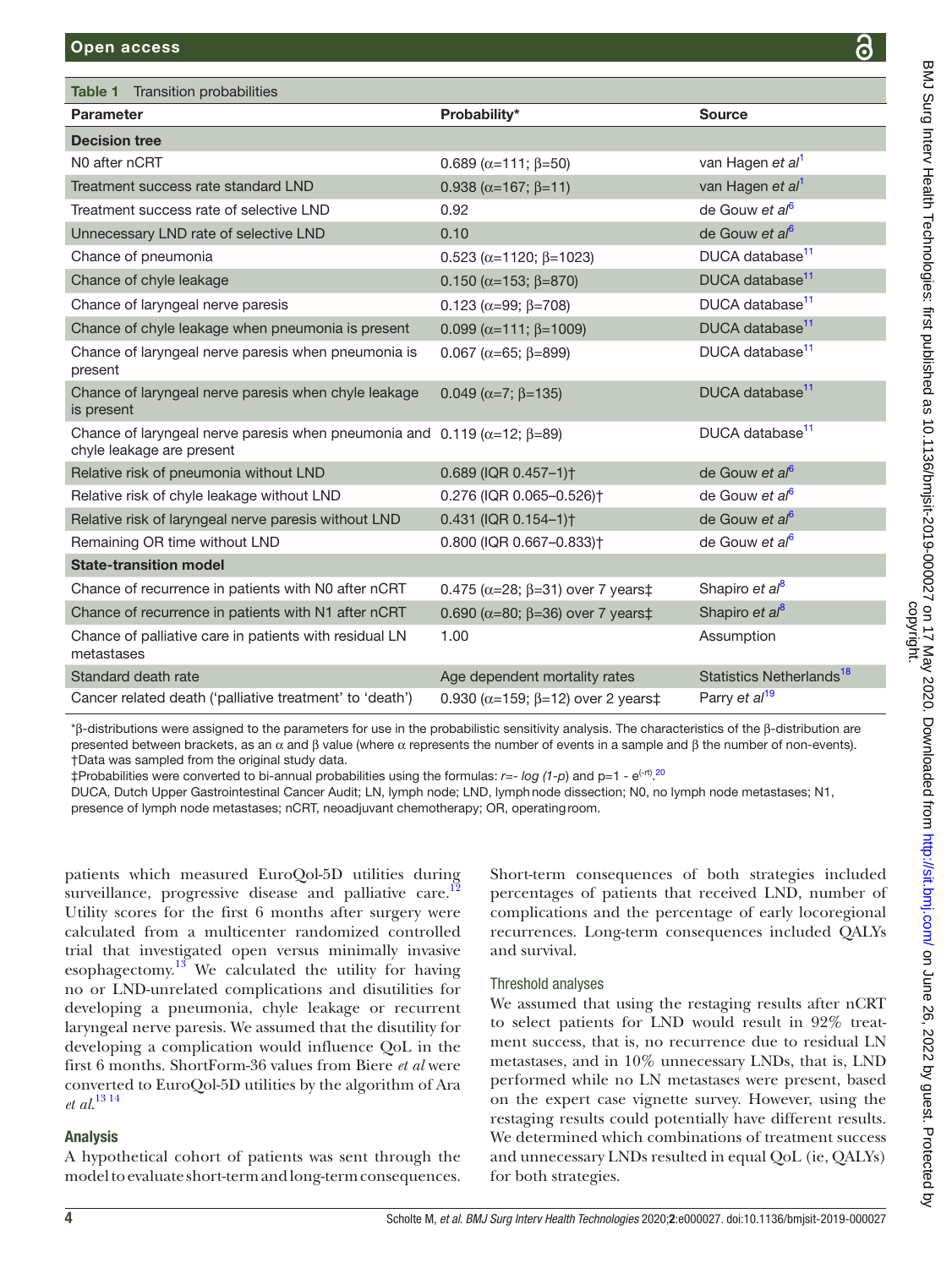<span id="page-4-0"></span>

| <b>Table 2</b> Utilities                                             |                          |                             |
|----------------------------------------------------------------------|--------------------------|-----------------------------|
| <b>Parameter</b>                                                     | Utility*                 | <b>Source</b>               |
| Disutility for experiencing a pneumonia                              | 0.079                    | Biere et $al^{13}$          |
| Disutility for experiencing a chyle leakaget                         | 0                        | Biere et al <sup>13</sup>   |
| Disutility for experiencing laryngeal nerve paresist                 | $\Omega$                 | Biere et al <sup>13</sup>   |
| Utility in the first 6 months in the no evidence of disease state    | $0.729$ (SD=0.259; n=32) | Biere et al <sup>13</sup>   |
| Utility after the first 6 months in the no evidence of disease state | $0.800$ (SD=0.21; n=75)  | Doherty et al <sup>12</sup> |
| Utility in the residual LN metastases state                          | $0.780$ (SD=0.2; n=30)   | Doherty et al <sup>12</sup> |
| Utility in the palliative care state                                 | $0.740$ (SD=0.19; n=26)  | Doherty et al <sup>12</sup> |

\*β-distributions were assigned to the parameters for use in the probabilistic sensitivity analysis. The characteristics of the β-distribution are presented between brackets, as an SD and n.

†Patients with chyle leakage and laryngeal nerve paresis had a higher utility than patients without complications, therefore the disutility was zero.

.LN, lymph node.

Routine LND practice varied considerably in extent and in the specific LN stations that are dissected. It is therefore likely that this influences the treatment success of LND. In the base case analysis, we assumed treatment success in 94% of patients (ie, 6% residual LN metastases). In case treatment success of LND is higher or lower than expected, the effectiveness of both strategies will change. We determined at which point both strategies result in equal QoL.

#### Sensitivity analysis

We determined the influence of uncertainty in treatment success of LND, the percentage of patients with N0 after nCRT, and the disutilities assigned to complications on QoL outcomes. Disutilities were varied from 0 (0 days of full health lost) to 0.5 (183 days of full health lost), treatment success was varied from 80% to 100% and N0 after nCRT was varied from 50% to 95%. The results are displayed in a tornado diagram.

To investigate sampling uncertainty concerning the different parameters in the model, a probabilistic sensitivity analysis with 10,000 simulations was performed. Distributions were estimated for all uncertain parameters

in the model, except for assumptions, characteristics of the new test and disutilities which were incorporated in threshold analyses and tornado diagrams. Parameters based on the worldwide case vignette survey were sampled from the original data and 95% CIs were calculated using the percentile method and displayed between brackets.

# **RESULTS**

Using a selective LND approach based on restaging results after nCRT, with an assumed treatment success rate of 92% and 10% unnecessary LNDs, could potentially result in a 65% (59% to 70%) decrease in LNDs. Due to the decrease in number of performed LNDs, a 10.6%, 4.9% and 2.8% decrease in pneumonias, chyle leakages and in recurrent laryngeal nerve paresis might be accomplished ([table](#page-4-1) 3). On the other hand, there seems a slight increase in patients with residual LN metastases of  $0.6\%$  (−0.7% to 1.6%), which has a huge impact on the quality of life of these patients. Although uncertain, the long-term effectiveness in QALYs seems lower, as the decrease in complications appears not to outweigh

<span id="page-4-1"></span>

| Table 3<br>Outcomes                                            |                              |                               |                                |
|----------------------------------------------------------------|------------------------------|-------------------------------|--------------------------------|
|                                                                | <b>Standard LND strategy</b> | <b>Selective LND strategy</b> | Increment                      |
| Short-term                                                     |                              |                               |                                |
| Percentage of LNDs (95% CI)                                    | 100 (100 to 100)             | 35.4 (29.7 to 41.5)           | $-64.6$ ( $-70.3$ to $-58.5$ ) |
| Percentage of patients with residual LN<br>metastases (95% CI) | $1.9(0.9 \text{ to } 3.3)$   | $2.5(1.9 \text{ to } 3.1)$    | $0.6$ (-0.7 to 1.6)            |
| Percentage of pneumonias (95% CI)                              | 52.3 (50.2 to 54.4)          | 41.7 (21.8 to 53.9)           | $-10.6$ ( $-30.4$ to 0)        |
| Percentage of chyle leakages (95% CI)                          | 12.3 (11.0 to 13.7)          | 7.4 (3.9 to 13.8)             | $-4.9$ ( $-8.6$ to 1.1)        |
| Percentage of laryngeal nerve paresis (95% CI)                 | 9.1 (7.9 to 10.4)            | 6.4 (2.9 to 10.9)             | $-2.8$ ( $-6.3$ to 1.5)        |
| Long-term                                                      |                              |                               |                                |
| Survival, years (95% CI)                                       | 8.19 (6.86 to 9.67)          | 8.16 (6.83 to 9.65)           | $-0.03$ ( $-0.08$ to 0.03)     |
| <b>QALYs (95% CI)</b>                                          | 6.44 (5.35 to 7.68)          | 6.42 (5.34 to 7.67)           | $-0.02$ ( $-0.06$ to 0.03)     |
|                                                                |                              |                               |                                |

LN, lymph node; LND, lymphnode dissection; QALYs, quality-adjusted life years.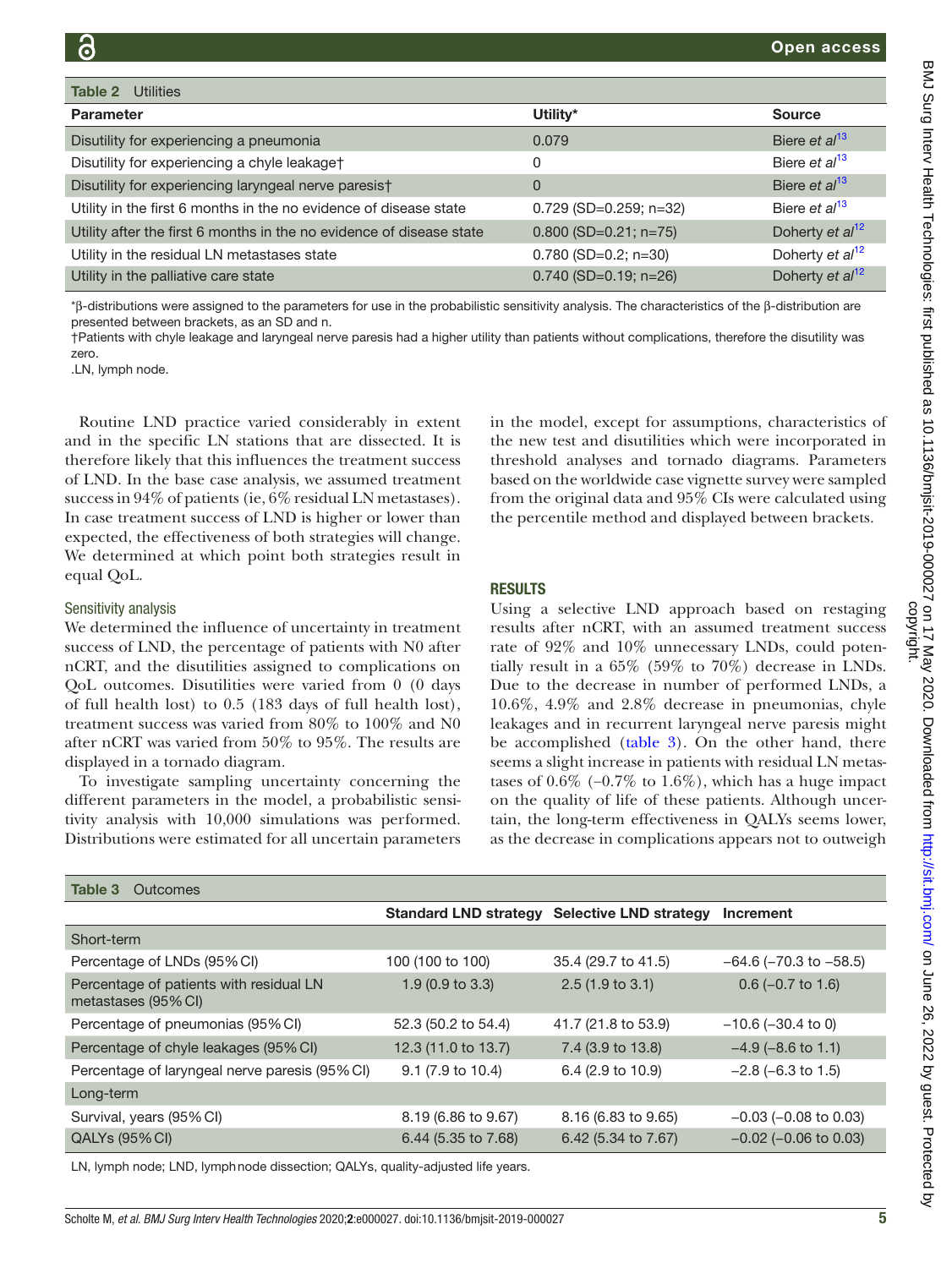the downside of an increase in residual LN metastases, that is, the expected QALY loss was 0.02 (0.06 QALY lost to 0.03 QALY gained).

#### Threshold analyses

In the base case analysis, the selective LND strategy results on average in less QoL (QALYs). To be equally effective as the standard LND strategy, the selective LND strategy should have at least 94% treatment success. In other words, the treatment success rate of selective LND should be equal to the treatment success rate of standard LND, resulting in an equal amount (1.9%) of residual LN metastases in both strategies. The influence of unnecessary LNDs is too small to influence QoL outcomes. Residual LN metastases have therefore a larger impact on QoL than short-term complications.

Conversely, a surgical strategy with 92% treatment success and 10% unnecessary LNDs will result in equal QoL in both strategies when standard LND has a treatment success of 92%. In this case, both standard LND and selective LND treat 92% of patients in the correct way and have an equal number of patients with residual LN metastases (2.5%), while selective LND also decreases the amount of unnecessary complications.

# Sensitivity analyses

We determined the influence of our assumptions on QoL outcomes. Treatment success rate of standard LND was the main determinant, while an increase or decrease in either the percentage of patients with N0 after nCRT or severity of complications had lower impact on quality of life [\(figure](#page-5-0) 3).

# **DISCUSSION**

# Summary of main findings

After nCRT, only one-third of esophageal cancer patients harbor positive locoregional LN metastases.

Our hypothesis before modeling was that by selecting patients for LND, the number of unnecessary LNDs could be reduced and unnecessary morbidity could be saved. Results of our decision analytical model show that a selective LND strategy with 92% treatment success and 10% unnecessary LNDs could have short-term benefits, that is, a decrease in the number of performed LNDs and LND-related complications. However, it may also result in a slight increase in residual locoregional LN metastases, which impacts the quality of life tremendously. Although uncertain, the long-term effectiveness in QALYs of selective LND seems lower. Furthermore, the potential added value of such a new surgical strategy is highly dependent on the treatment success rate of standard LND, which is currently unknown and will vary between surgeons. Residual LN metastases have a larger impact on QoL than short-term complications, and new surgical strategies should therefore have a treatment success rate at least equal to the treatment success rate of standard LND.

# Strengths and limitations

This study showed the value of decision analytical modeling prior to surgical innovation, that is, in the pre-IDEAL stage. Our hypothesis was that by selecting patients for LND, the number of unnecessary LNDs could be reduced and unnecessary morbidity could be saved. We showed that this is not necessarily the case, therefore modeling could inform the decision whether it is worthwhile to invest in research and development of this surgical innovation. Furthermore, in case research is initiated, modeling showed the circumstances under which this surgical innovation would have added value. It can therefore serve as guidance to monitor surgical innovation. Also, this study highlighted important information gaps in current clinical practice, for example, treatment success rate of standard LND, which can now be included in research.



<span id="page-5-0"></span>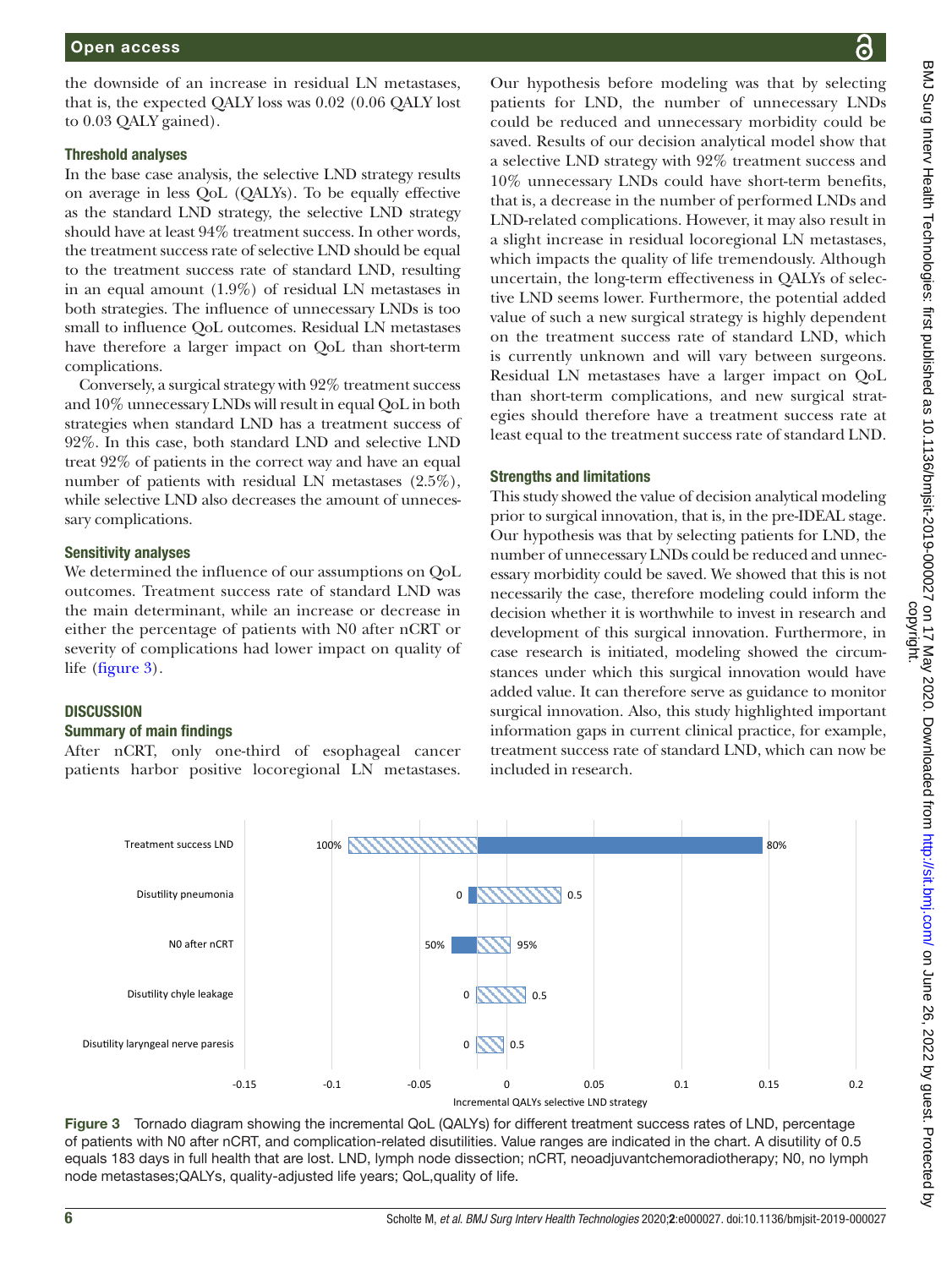Some potential limitations should also be mentioned. First, we had to make assumptions about the consequences of omitting LND, as LND is currently never omitted in esophageal cancer surgery. To inform these assumptions, we conducted a case vignette study which provided estimates of the consequences of omitting LND determined by 89 esophageal surgeons.<sup>[6](#page-7-0)</sup>

Second, there was little evidence about utility values for specific complications. We were able to use real world data to construct these utilities, however this resulted in small patient groups for specific complications.<sup>13</sup> The utility values are therefore uncertain and should be researched in more detail in future studies.

Third, it is important to note that we assumed that in the selective LND strategy, all LN metastases were always included in the LND. Although preoperative localization of LN metastases might improve results of LND, treatment success of LND might still be lower than 100% as LND success rates are highly dependent on local operative protocols[.6 15](#page-7-0) Moreover, it is unknown if complete LND, including all metastatic lymph nodes, leads to better survival.

Fourth, some probabilities are based on Dutch healthcare data and may therefore slightly differ from other countries. However, we expect small differences but similar trends in effectiveness. Given the detailed presentation of the model, those interested can assess the transferability of the results to their specific situation/country.

# Implications for clinical practice and further research

Our results show that the consequences of having residual LN metastases are far more serious than those of short-term complications. Only when the number of patients with residual LN metastases is equal or lower than with standard LND, a new surgical strategy that selects patients for LND based on restaging results after nCRT will be more effective than standard LND. However, standard LND practice varies considerably in extent and in the specific LN stations that are dissected.<sup>6 15</sup> Therefore, the treatment success rate of standard LND will likely vary per surgeon, hospital and country. Since the treatment success rate is the most important determinant for the effectiveness of selective LND strategies, this should be researched in more detail to determine the real value of developing and implementing new surgical strategies. In case the treatment success rate of standard LND is lower than assumed, positive outcomes for selective LND strategies seem more likely. Once positive outcomes seem likely, other consequences of a new surgical strategy, such as its price, potential cost savings and logistic issues, should also be researched during development.

In this study we compared standard esophagectomy with standard LND to a new strategy in which LND was omitted in patients with low suspicion of LN metastases after nCRT. As esophagectomy is still performed while LND is omitted, only a limited amount of morbidity could be prevented. To increase the effectiveness of a selective LND strategy, less invasive surgical techniques such as local endoscopic resection might be an alternative approach.<sup>16</sup> Furthermore, active surveillance for patients with a complete response (no

evidence of the primary tumor or metastases after nCRT) is currently studied in two phase  $3$  trials.<sup>17</sup> The already completed preSANO trial showed favorable outcomes for this treatment strategy.<sup>9</sup> This shows that the treatment of esophageal cancer is transforming towards more personalized treatment strategies with an increasing need for personalized surgical strategies. Our model provides important guidance in the development of these strategies, and can easily be updated to assess the added value of promising surgical strategies or specific techniques for the detection of LN metastases.

#### **CONCLUSIONS**

Decision analytical modeling showed that the reduction in LND-related complications that is accomplished by selecting patients for LND seems not to outweigh a QALY loss in the long-term due to residual LN metastases. Despite the shortterm advantages of selective LND based on restaging results after nCRT, this strategy can only match long-term QALYs of standard LND when its success rate equals the success rate of standard LND.

Twitter Mirre Scholte [@MirreScholte](https://twitter.com/MirreScholte) and Maroeska M Rovers [@MaroeskaRovers](https://twitter.com/MaroeskaRovers)

Acknowledgements We would like to thank the authors for the TIME trial (Biere *et al*) for providing the original study data. Furthermore, we would like to thank the lolaHESG community for their valuable comments on draft versions of the manuscript.

Contributors MMR, CR, DJJMdG, JG, BRK and MS conceived and designed the study. BRK and CR critically reviewed the outcomes from a clinical point of view. DJJMdG and MS acquired the data and performed the analyses with supervision of JG and MMR. DJJMdG and MS drafted the manuscript. All authors critically reviewed the manuscript and approved the final submitted version.

Funding The authors have not declared a specific grant for this research from any funding agency in the public, commercial or not-for-profit sectors.

Competing interests None declared.

Patient consent for publication Not required.

Ethics approval Ethics approval was not required as the model makes use of a hypothetical cohort of patients.

Provenance and peer review Not commissioned; externally peer reviewed.

Data availability statement All data relevant to the study are included in the article or uploaded as supplementary information. The authors confirm that the data supporting the findings of this study are available within the article and its supplementary materials. The model is available from the corresponding author, MS, upon reasonable request.

Open access This is an open access article distributed in accordance with the Creative Commons Attribution Non Commercial (CC BY-NC 4.0) license, which permits others to distribute, remix, adapt, build upon this work non-commercially, and license their derivative works on different terms, provided the original work is properly cited, appropriate credit is given, any changes made indicated, and the use is non-commercial. See: [http://creativecommons.org/licenses/by-nc/4.0/.](http://creativecommons.org/licenses/by-nc/4.0/)

#### ORCID iDs

Mirre Scholte<http://orcid.org/0000-0003-3102-6011> Didi JJM de Gouw<http://orcid.org/0000-0002-1414-5935>

#### <span id="page-6-0"></span>**REFERENCES**

- 1 van Hagen P, Hulshof MCCM, van Lanschot JJB, *et al*. Preoperative chemoradiotherapy for esophageal or junctional cancer. *[N Engl J](http://dx.doi.org/10.1056/NEJMoa1112088)  [Med](http://dx.doi.org/10.1056/NEJMoa1112088)* 2012;366:2074–84.
- 2 Little AG, Lerut AE, Harpole DH, *et al*. The Society of thoracic surgeons practice guidelines on the role of multimodality treatment